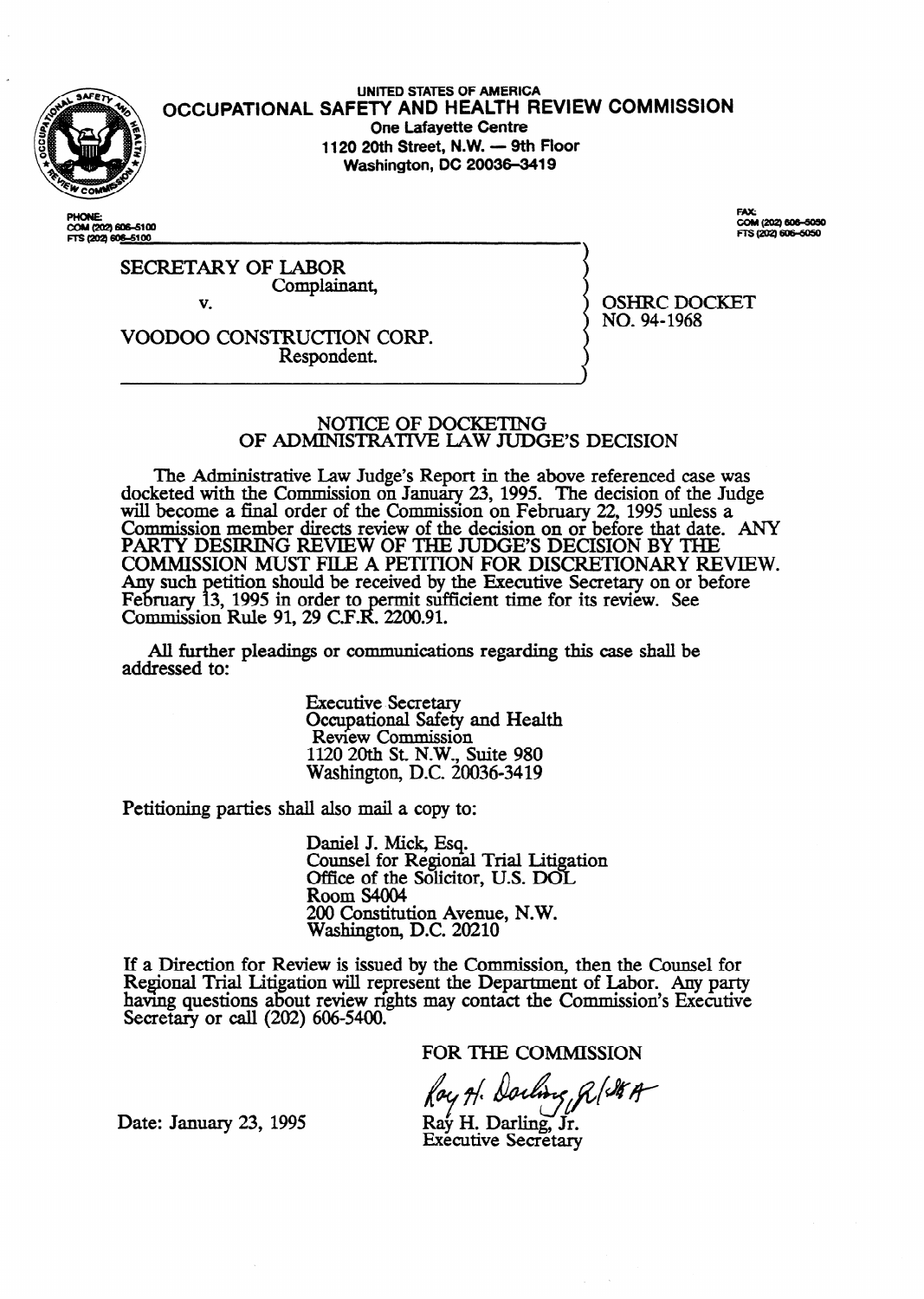## DOCKET NO. 94-1968

## NOTICE IS GIVEN TO THE FOLLOWING:

Daniel J. Mick, Esq. Counsel for Regional Trial Litigation Office of the Solicitor, U.S. DOL Room s4004 200 Constitution Ave., N.W. Washington, D.C. 20210

Patricia Rodenhausen,<br>Regional Soligitor Regional Solicitor<br>Office of the Solic Esq. Office of the Solicitor, U.S. DOL<br>201 Varick, Room 707 201 Valick, Room 707<br>New York NV 10014 New York, NY 10014

David S. Sabgun, Esq.<br>565 F. 8th Street 565 E. 8th Street Brooklyn, NY 11218

The Sommon Occupational Safety and Health Review Commission ne Lafayette Centre 1120 20th St. N.W., St Washington, DC 20036 3419 Washington, DC 20036 3419

00102782976:02

 $\sim$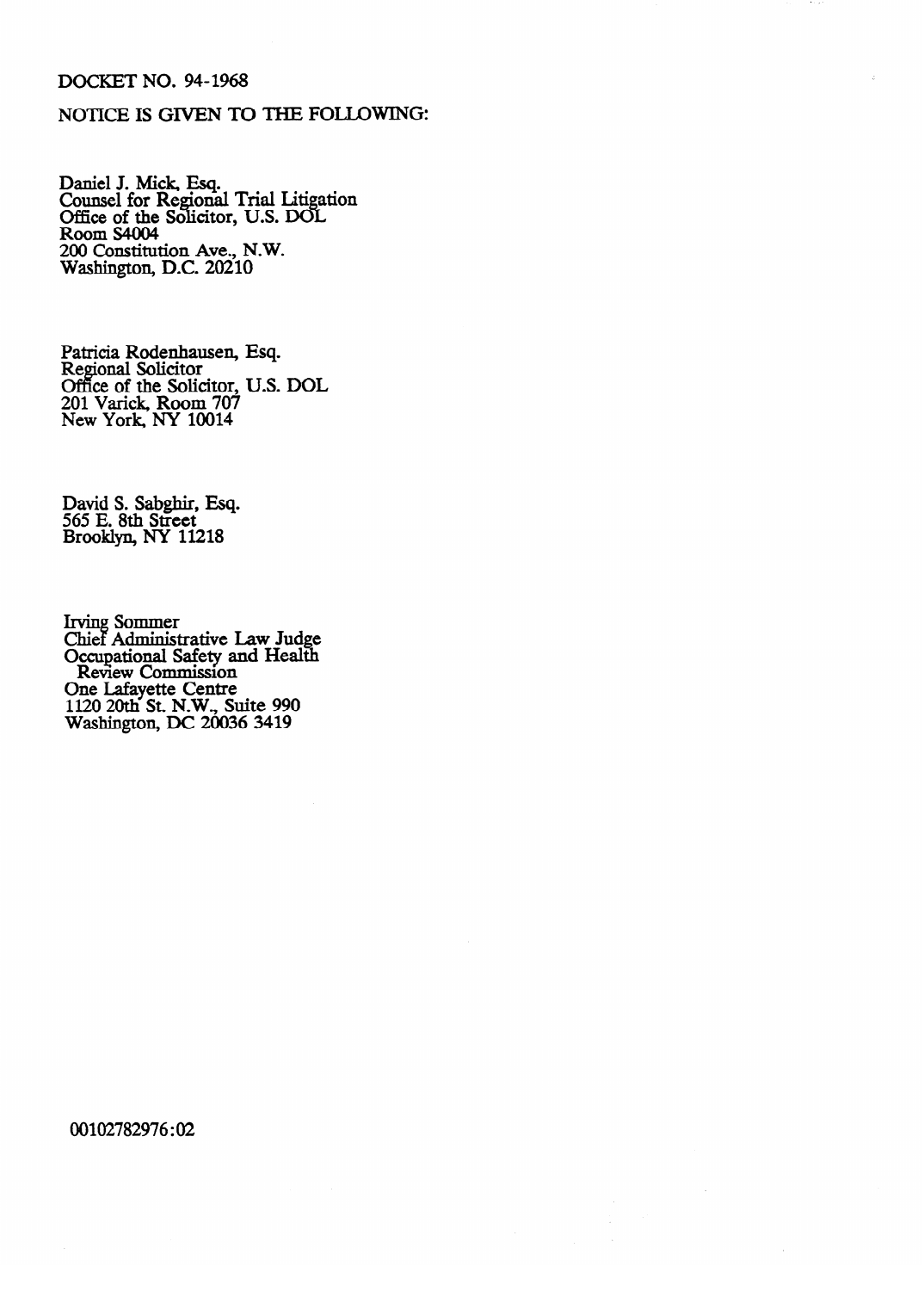

UNITED **STATES OF AMERICA OCCUPATIONAL SAFETY AND HEALTH REVIEW COMMISSION One Lafayette Centre 1120 20th Street, N.W. - 9th Floor Washington, DC 20036-3419** 

**.** 

**DUONE-**COM (202) 606-6100<br>FTS (202) 606-6100 FAX:<br>COM (202) 606-5050<br>FTS (202) 606-5050

| SECRETARY OF LABOR,       |                    |
|---------------------------|--------------------|
| Complainant,              |                    |
| v.                        | Docket No. 94-1968 |
| VOODO CONSTRUCTION CORP., |                    |
| Respondent.               |                    |
|                           |                    |

Appearances:

Luis A. Micheli, Esq. **bis David S. Sabghir, Esq. Office of the Solicitor** 565 East 8th Street **Office of the Solicitor U.S. Department of Labor Brooklyn, New York** 

For Complainant **For Respondent** 

Before: Chief Administrative Law Judge Irving Sommer

## DECISION AND ORDER

The Secretary moved to dismiss the Respondent's notice of contest as not being timely filed under section 10 of the Act. A hearing was held in New York, N.Y. on October 20, 1994, concerning the merits of the motion at which time testimony and evidence were. profert by both parties.

The Respondent was issued two citations (serious and repeat) and notification of penalties on November 24,1993, which were received on November 29,1993. Under section **IO(a) of the Act,** 29 USC. 659(a), an employer must notify the Secretary that it intends to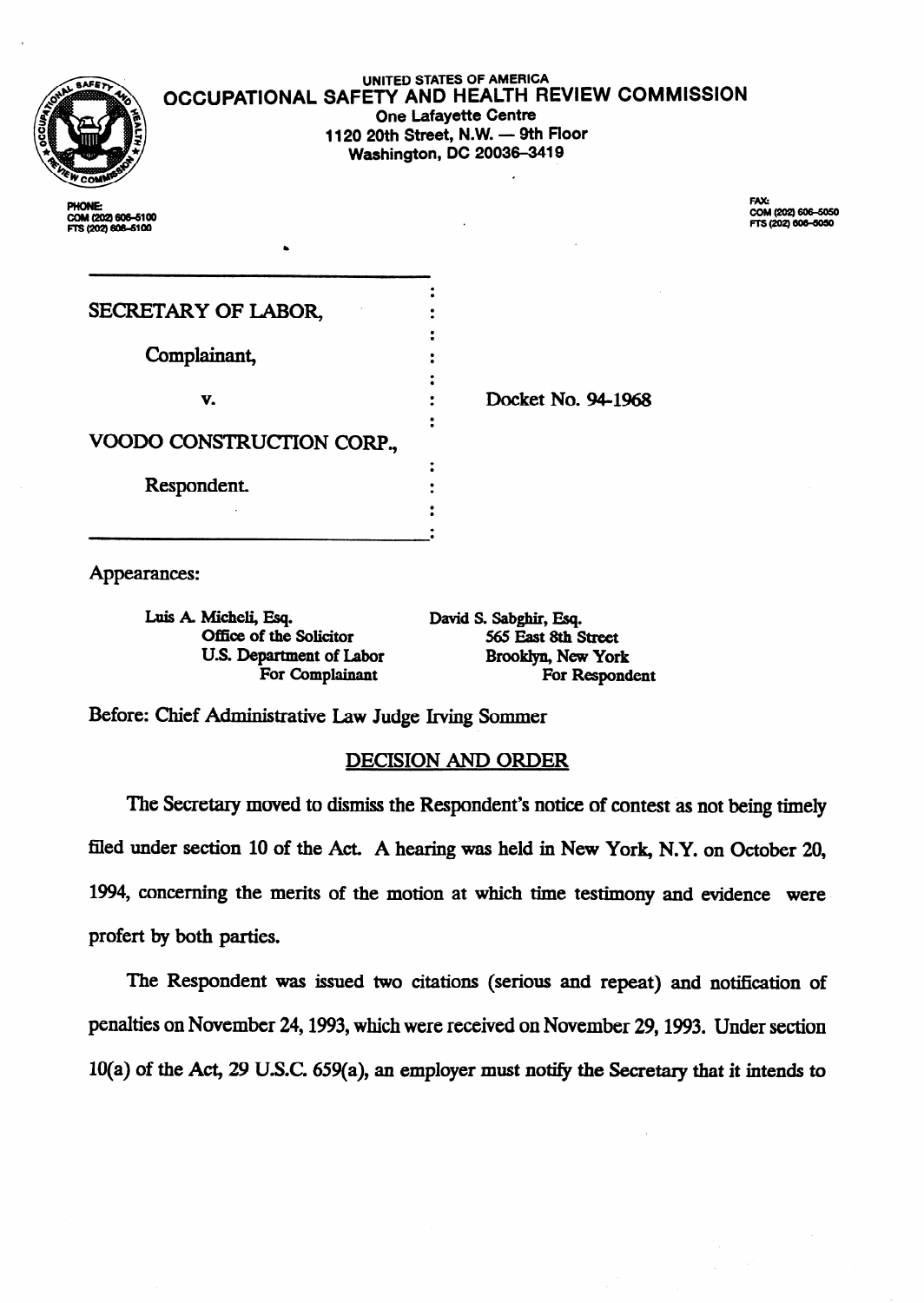contest the citations or proposed penalty within fifteen working days of its receipt. The Respondent had until December 20, 1993, to file its notice of contest, but did not do so, **instead its attorney, Mr.** Sabghir sent a **letter to the Commission dated** February 2, 1994, blaming the failure to file in a timely fashion on himself stating, "As I have handled their prior OSHA matters as well as their administrative law work, they faxed their papers to me as they normally do. Unbeknownst to them, although there was paper in my machine, it was **not functional and was** unable to ascertain who or what was faxed to me." In short, he stated the client faxed him the OSHA papers which he never received due to a broken fax machine.

Mr. Genek Jakobowicz, the Supervisor and Executive Officer of the Corporation  $M_{\rm eff}$  Jakob $\sim$  Gene $K_{\rm eff}$  , the Supervisor and Executive Officer of the Corporation Officer of the Corporation testified that the firm had about 50 employees and about 6 or 7 clericals working in the told the girl to fax it to the attorney. He further testified that they were waiting for a response from their attorney but because of "the changes, we have some problems financial and everything, we have a lot of people change. Some people quit on us and some people left because of the financial conditions and there was no one following up on that letter, if it was received, what has happened." (T-17) To further befuddle this state of affairs, Mr. Sabghir stated that because his fax machine was broken, he never received the letter regarding the citations sent by his client; actually, since he responded by letter dated February 2, 1994, it took approximately 6 weeks for him to become acquainted with the citations issued and respond to them. The evidence demonstrates that Voodoo Construction is a going business, employs 6 or 7 clerical, some of which are assigned to and take care of

*2*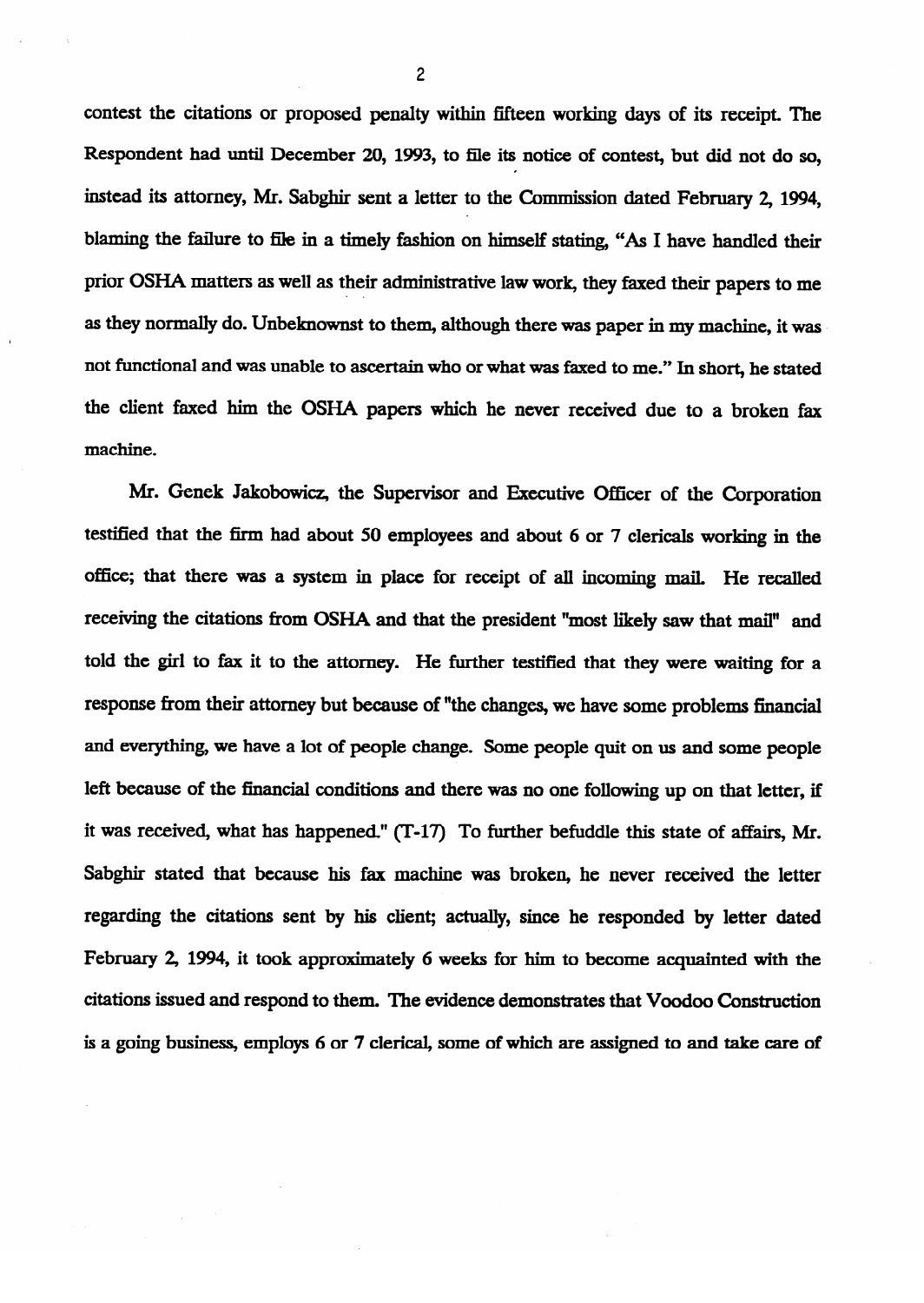the mail received; the company has dealt with OSHA before, the president was aware of the OSHA mail, and while they allegedly faxed a letter to their attorney regarding the citations, did **not** follow up **to see that what was** necessary (filing **a** notice of **contest timely) was**  effectuated; compounding the error was the failure of their attorney who stated his fax was only out one day to check with his clients regarding the meaning of the blank fax received. This is a case where a business has not followed its own **procedures of following** up to see that an important governmental communication is properly and timely answered; it is also a case where counsel had a sudden failure of equipment, but he compounded it by notice  $\mathcal{L}$ checking further to identify whence the fax came from, in effect just not looking after his checking further to identify whence the fax k-e from, in effect in effect in effect in effect  $\alpha$ business properly. What permeates the state of events here that led to the late filing was slovenly business practices by both the company personnel and counsel; there was a lack of diligence by counsel in reconstructing the fax and meeting the Act's requirements as to notice promptly. The evidence does not extablish "excusable neglect" under Rule 60. The Commission has held that employers whose improper business procedures has led to failure to file on a timely basis are not entitled to relief. See Louisiana-Pacific Corp., 13 BNA OSHC 2020, 1987-90 CCH OSHD par. 28,409 (No. 86-1266,1989); Stroudsburg Dyeing & Finishing Co., 13 BNA OSHC 2058, 1987-90 CCH OSHD par 28,433 (No. 88-1830, 1989). What is indicated here is simple negligence, slovenly business practices and lack of diligence in policing good business follow-up. Such conduct will not establish grounds for relief. E.K. Construction Co., 15 BNA OSHC 1165-6. The Secretary's motion to dismiss the late filed notice of contest is GRANTED.

*3*